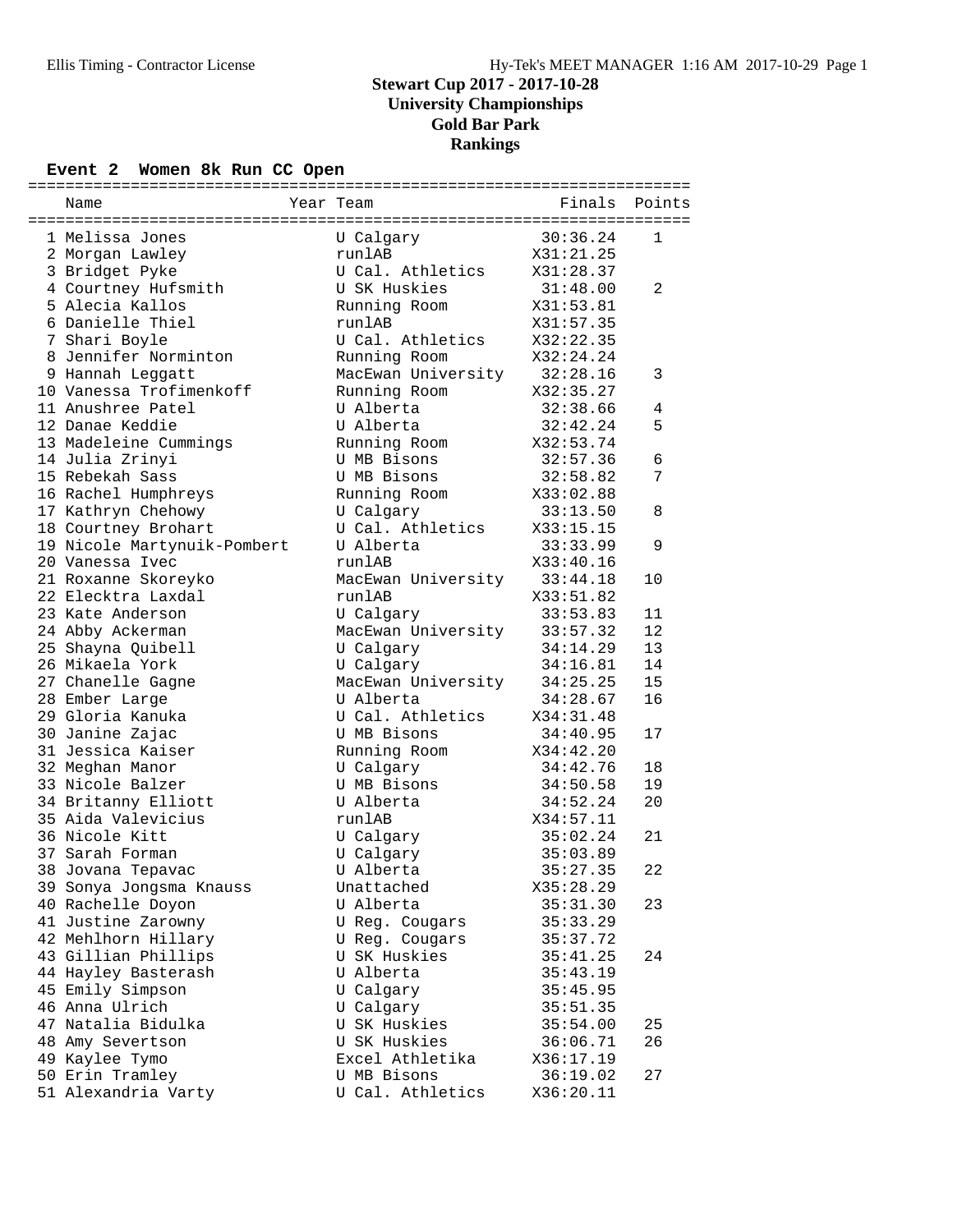#### **....Event 2 Women 8k Run CC Open**

| 52 Olivia Chadwick    | U SK Huskies                | 36:23.03  | 28 |  |
|-----------------------|-----------------------------|-----------|----|--|
| 53 Madeleine Browne   | U Calqary                   | 36:36.94  |    |  |
| 54 Lauren Kryschuk    | U Calgary                   | 36:37.61  |    |  |
| 55 Renee Andres       | U Calgary                   | 36:44.19  |    |  |
| 56 Sehjal Bharqava    | U SK Huskies 36:52.18       |           | 29 |  |
| 57 Lindsay Balezantis |                             |           | 30 |  |
| 58 Jocelyn Leffers    | MacEwan University 37:18.92 |           | 31 |  |
| 59 Alexandria Flaman  | U SK Huskies $37:22.14$     |           |    |  |
| 60 Anna Koevoet       | U Calgary 37:25.62          |           |    |  |
| 61 Sarah McMaster     | Running Room X37:34.88      |           |    |  |
| 62 Nicole Struthers   | U Calgary                   | 37:43.54  |    |  |
| 63 Kelsey Haczkewicz  | U Req. Couqars              | 37:54.43  |    |  |
| 64 Cassidy Rheaume    | U SK Huskies 37:56.50       |           |    |  |
| 65 Gabriella Antaya   | U SK Huskies                | 37:59.61  |    |  |
| 66 Shehzadi Abdul     | Unattached X38:47.68        |           |    |  |
| 67 Sarrah Tremblay    | Excel Athletika X39:02.84   |           |    |  |
| 68 Darbi Edwards      | U Req. Couqars              | 39:10.10  |    |  |
| 69 Barbara Mercier    | Unattached                  | X39:24.68 |    |  |
| 70 Rebecca John       | U Calgary                   | 40:41.17  |    |  |
| 71 Felicity Hik       | U Calgary $41:08.68$        |           |    |  |
| 72 Maissa Sabourin    | MacEwan University 41:49.34 |           | 32 |  |
| 73 Taniya Birbeck     | Running Room X42:36.68      |           |    |  |
|                       | Team Scores                 |           |    |  |

#### ================================================================================= Rank Team Total 1 2 3 4 5 \*6 \*7 \*8 \*9 ================================================================================= 1 University of Calgary 47 1 8 11 13 14 18 21 Total Time: 2:46:14.67 Average: 33:14.94<br>2 University of Alberta 2 University of Alberta 54 4 5 9 16 20 22 23 Total Time: 2:48:15.80 Average: 33:39.16 3 MacEwan University 71 3 10 12 15 31 32 Total Time: 2:51:53.83 Average: 34:22.77 4 University of Manitoba 76 6 7 17 19 27 Total Time: 2:51:46.73 Average: 34:21.35<br>5 University of Saskatchewa 5 University of Saskatchewa 105 2 24 25 26 28 29 30 Total Time: 2:55:52.99 Average: 35:10.60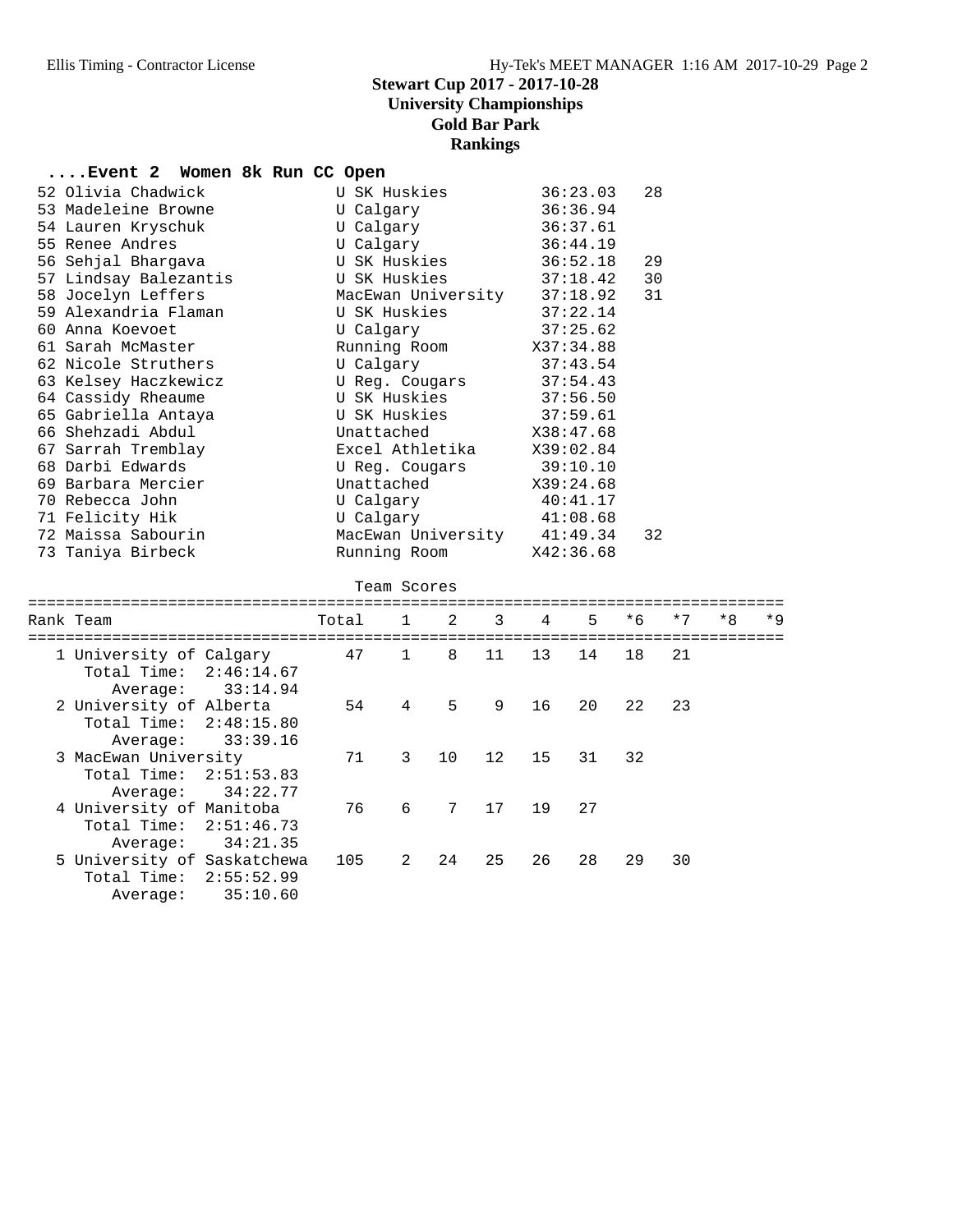### Event 3 Men 10k Run CC Open

|                          | =====              | :===================== |        |
|--------------------------|--------------------|------------------------|--------|
| Name                     | Year Team          | Finals                 | Points |
|                          |                    |                        |        |
| 1 Russell Pennock        | U Calgary          | 32:16.18               | 1      |
| 2 Kieran McDonald        | U Alberta          | 32:46.83               | 2      |
| 3 Adam Strueby           | U Reg. Cougars     | 32:56.65               | 3      |
| 4 Stefan Daniel          | U Calgary          | 33:08.28               | 4      |
| 5 Keenan Viney           | Unattached Alberta | X33:15.31              |        |
| 6 Ryan Grieco            | U Calgary          | 33:22.73               | 5      |
| 7 Matthew Hope           | Unattached         | X33:30.47              |        |
| 8 Alexander Eiswerth     | U Reg. Cougars     | 33:32.44               | 6      |
| 9 Abduselam Yussuf       | U MB Bisons        | 33:33.30               | 7      |
| 10 Marc Turmel           | U Reg. Cougars     | 33:34.65               | 8      |
| 11 Jonathan Guidinger    | U Calgary          | 33:41.30               | 9      |
| 12 Gareth Hadfield       | Caltaf             | X33:42.55              |        |
| 13 Eric Lutz             | U Calgary          | 33:47.76               | 10     |
| 14 Evan Yarmuch          | U Calgary          | 33:53.62               | 11     |
| 15 Greg Ord              | U Calgary          | 33:56.71               | 12     |
| 16 Michael Nishiyama     | Running Room       | X34:06.96              |        |
| 17 Tyler Kiyonaga        | U Calgary          | 34:15.51               |        |
| 18 Matthew Johnson       | U Reg. Cougars     | 34:22.86               | 13     |
| 19 Daniel Heschuk        | U MB Bisons        | 34:25.56               | 14     |
| 20 Simon Berube          | U MB Bisons        | 34:30.69               | 15     |
| 21 Mathieu Desmarais     | U MB Bisons        | 34:35.31               | 16     |
| 22 Royden Radowits       | U Alberta          | 34:50.38               | 17     |
| 23 Michael Stewart       | Running Room       | X35:07.63              |        |
| 24 Riley Stuermer        | U Alberta          | 35:10.20               | 18     |
| 25 Gregory Hetterley     | U Reg. Cougars     | 35:11.40               | 19     |
| 26 Luke Hanson           | U Alberta          | 35:21.63               | 20     |
| 27 Roman Justinen        | U Cal. Athletics   | X35:38.42              |        |
| 28 Charly Allan          | Running Room       | X35:43.06              |        |
| 29 Mike Trites           | U Alberta          | 35:44.46               | 21     |
| 30 Alexandre Bouferguene | U Alberta          | 35:44.74               | 22     |
| 31 Patrique Bulloch      | U MB Bisons        | 35:47.15               | 23     |
| 32 Robert Chauvet        | U Alberta          | 36:17.91               | 24     |
| 33 Curtis Thompson       | U Alberta          | 36:18.98               |        |
| 34 Andrew Cassidy        | Fast Trax          | X36:21.44              |        |
| 35 Michael Kondro        | Unattached         | X36:22.43              |        |
| 36 Lucas Harrison        | U Calgary          | 36:23.49               |        |
| 37 Scott Kohlman         | MacEwan University | 36:24.91               | 25     |
| 38 Liam Murray           | U Calgary          | 36:30.02               |        |
| 39 Alexander McBride     | U Reg. Cougars     | 36:31.14               | 26     |
| 40 Geoffrey Michalak     | U Calgary          | 36:33.67               |        |
| 41 Brian Torrance        | Unattached         | X36:37.15              |        |
| 42 Eric Chan             | U Alberta          | 36:48.80               |        |
| 43 Boyd Erickson         | U Alberta          | 36:50.16               |        |
| 44 Conor McGuinness      | runlAB             | X36:53.89              |        |
| 45 Donovan Hacking       | Running Room       | X37:00.60              |        |
| 46 Colin Ferrie          | U Calgary          | 37:00.79               |        |
| 47 Taylor Murphy         | Unattached         | X37:05.47              |        |
| 48 Douglas Kondro        | U Calgary          | 37:10.52               |        |
| 49 Jonah Brown           | Caltaf             | X37:10.72              |        |
| 50 Quinn Legare          | U Reg. Cougars     | 37:21.11               | 27     |
| 51 Andrew Peters         | Running Room       | X37:25.66              |        |
|                          |                    |                        |        |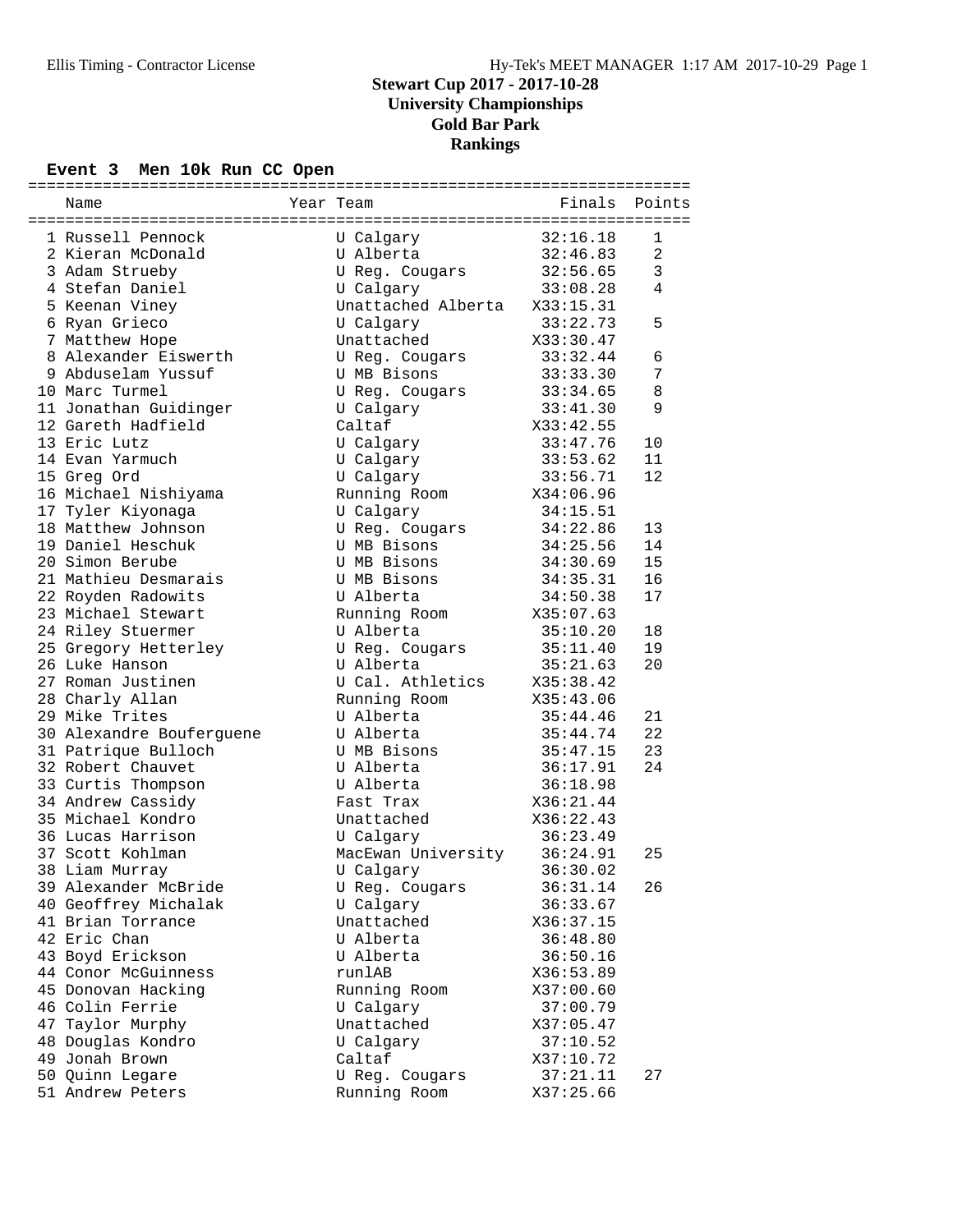# **....Event 3 Men 10k Run CC Open**

| 52 Chris Gregor                                      |       | U Calgary          |    |                    |          | 37:42.95  |      |      |      |      |
|------------------------------------------------------|-------|--------------------|----|--------------------|----------|-----------|------|------|------|------|
| 53 Robbie Nissen                                     |       | Running Room       |    |                    |          | X37:53.33 |      |      |      |      |
| 54 Austin Moore-Payot                                |       | U Alberta          |    |                    | 37:55.75 |           |      |      |      |      |
| 55 David McNish                                      |       | U Calgary          |    |                    |          | 37:57.88  |      |      |      |      |
| 56 Adrian Christ                                     |       | Unattached         |    |                    |          | X38:05.77 |      |      |      |      |
| 57 Stefano Zanotto                                   |       | U SK Huskies       |    |                    |          | 38:08.91  |      |      |      |      |
| 58 Aaron Boyle                                       |       | MacEwan University |    |                    |          | 38:13.07  | 28   |      |      |      |
| 59 David Falk                                        |       | Running Room       |    |                    |          | X38:16.60 |      |      |      |      |
| 60 Juan Celis                                        |       | U Calgary          |    |                    |          | 38:21.73  |      |      |      |      |
| 61 Marty Robertson                                   |       | Running Room       |    |                    |          | X38:48.27 |      |      |      |      |
| 62 Garrett Gerke                                     |       | Running Room       |    |                    |          | X38:56.21 |      |      |      |      |
| 63 Matthew MacLellan                                 |       | U Alberta          |    |                    |          | 39:06.30  |      |      |      |      |
| 64 Michael Svoboda                                   |       | U Calgary          |    |                    |          | 39:08.14  |      |      |      |      |
| 65 Shawn Muldrew                                     |       | Running Room       |    |                    |          | X39:33.48 |      |      |      |      |
| 66 Sean Barr                                         |       | Fast Trax          |    |                    |          | X39:48.67 |      |      |      |      |
| 67 Shane Andersen                                    |       | Fast Trax          |    |                    |          | X39:56.71 |      |      |      |      |
| 68 Simon Trudel Lachance                             |       | Unattached Alberta |    |                    |          | X40:10.95 |      |      |      |      |
| 69 Kyle Dong                                         |       | MacEwan University |    |                    |          | 40:17.57  | 29   |      |      |      |
| 70 Nicholas Martin                                   |       | Unattached         |    |                    |          | X40:50.51 |      |      |      |      |
| 71 Daniel Vera                                       |       | U Calgary          |    |                    |          | 41:59.24  |      |      |      |      |
| 72 Harry Moore                                       |       | Unattached         |    |                    |          | X42:05.43 |      |      |      |      |
| 73 Jack Cook                                         |       | Fast Trax          |    |                    |          | X42:48.30 |      |      |      |      |
| 74 Christopher Pennell                               |       | Unattached         |    |                    |          | X43:44.54 |      |      |      |      |
| 75 Kirk Loberg                                       |       | Unattached         |    |                    |          | X46:12.11 |      |      |      |      |
| 76 Ryan Lawley                                       |       | MacEwan University |    |                    |          | 47:16.49  | 30   |      |      |      |
| 77 Trekk Allan                                       |       |                    |    | MacEwan University |          | 47:43.51  | 31   |      |      |      |
|                                                      |       |                    |    |                    |          |           |      |      |      |      |
|                                                      |       | Team Scores        |    |                    |          |           |      |      |      |      |
|                                                      |       |                    |    |                    |          |           |      |      |      |      |
| Rank Team                                            | Total | $\mathbf{1}$       | 2  | 3                  | 4        | 5         | $*6$ | $*7$ | $*8$ | $*9$ |
|                                                      | 29    | $\mathbf{1}$       | 4  | 5                  | 9        | 10        | 11   | 12   |      |      |
| 1 University of Calgary<br>Total Time:<br>2:46:16.25 |       |                    |    |                    |          |           |      |      |      |      |
| 33:15.25                                             |       |                    |    |                    |          |           |      |      |      |      |
| Average:                                             |       | 3                  | 6  | 8                  | 13       | 19        |      | 27   |      |      |
| 2 University of Regina Coug<br>2:49:38.00            | 49    |                    |    |                    |          |           | 26   |      |      |      |
| Total Time:                                          |       |                    |    |                    |          |           |      |      |      |      |
| Average:<br>33:55.60                                 |       |                    |    |                    |          |           |      |      |      |      |
| 3 University of Manitoba                             | 75    | 7                  | 14 | 15                 | 16       | 23        |      |      |      |      |
| Total Time:<br>2:52:52.01                            |       |                    |    |                    |          |           |      |      |      |      |
| 34:34.41<br>Average:                                 |       |                    |    |                    |          |           |      |      |      |      |
| 4 University of Alberta                              | 78    | $\overline{2}$     | 17 | 18                 | 20       | 21        | 22   | 24   |      |      |
| Total Time: 2:53:53.50                               |       |                    |    |                    |          |           |      |      |      |      |
| Average:<br>34:46.70                                 |       |                    |    |                    |          |           |      |      |      |      |
| 5 MacEwan University                                 | 143   | 25                 | 28 | 29                 | 30       | 31        |      |      |      |      |

 Total Time: 3:29:55.55 Average: 41:59.11